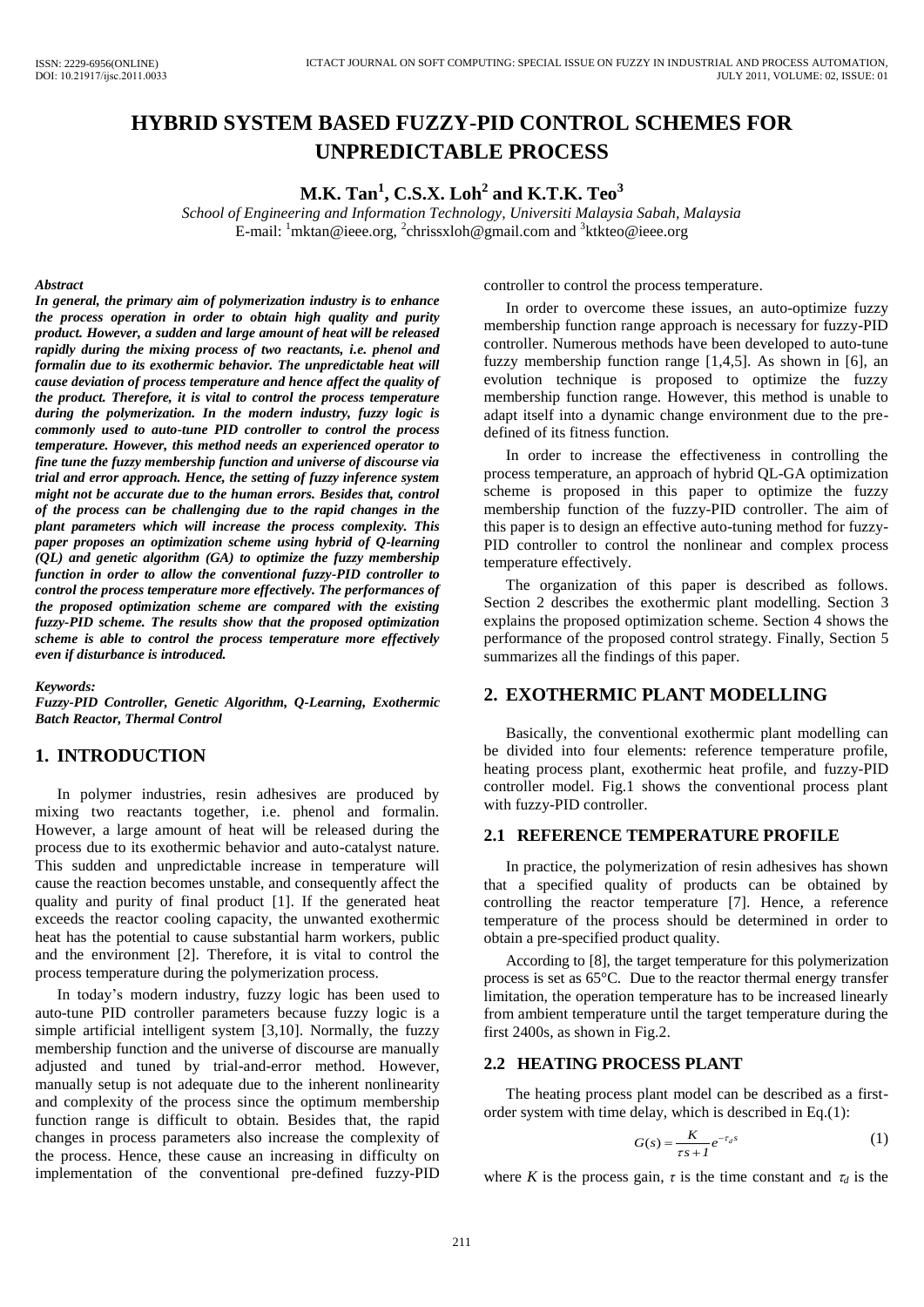time delay.

The value of *K* depends on the number and model of heater used. According to the industrial reaction curve method as described in [8], the process gain, *K* is 0.011°C/kW. In order to create a plant which is similar to the actual environment, a variable time constant is used instead of a fixed value. In this paper, the time constant,  $\tau$ , is assumed to be varied from 500s to 1000s.

Due to dynamic in nature, the time delay of the process may not be constant all the time. Hence, this paper modelled a variable time delay,  $\tau_d$ , which is varied from 10s to 40s.

#### **2.3 EXOTHERMIC HEAT PROFILE**

During the mixing of the reactants, a sudden increase in temperature is caused by the unpredictable exothermic heat. The exothermic heat is unpredictable and varies even though same volume of phenol and formalin are used. In this paper, two sets of exothermic heat profile are modelled, as shown in Fig.3.

#### **2.4 FUZZY-PID CONTROLLER**

Fuzzy logic is the common auto-tuning method for PID controller in modern industries because fuzzy logic is userfriendly since fuzzy rules can be set in terms of linguistic rules



Fig.1. Conventional Exothermic Process Plant with Fuzzy-PID **Controller** 



Fig.2. Reference Temperature Profile

using human expertise in tuning PID parameters. The fuzzy controller involves 4 basic operations: fuzzification, rule base, inference engine, and defuzzification [9], as shown in Fig.4.

The fuzzification is comprised of finding appropriate membership functions to describe the crisp data. A membership function is a curve that defines how each point in the input space is mapped to a membership value. The input space is referred to as the universe of discourse. The fuzzy controller in this paper consists of two inputs: error, *e* and change in error, *ce*, and three outputs: proportional, *P*, integral, *I* and derivative, *D* parameters.

Fuzzy rule base is a collection of if-then rules. These rules contain all the information about the PID parameters tuning, as shown in Table.1. The function of inference engine is to deduce a logical conclusion using the rule base. Inference engine formulates the mapping from the given inputs to an output using fuzzy logic [10].

The function of defuzzification is to resolve a single output value from the fuzzy set. The defuzzification method used in this paper is the centroid method, which returns the center of area under the curve.

PID controller model is based on PID control algorithm, as described in Eq.(2).

$$
u(t) = K_{p}e(t) + K_{i} \int_{0}^{t} e(\tau)d\tau + K_{d} \frac{de(t)}{dt}
$$
 (2)

where  $u(t)$  is the control variable,  $e(t)$  is the error,  $K_p$  is the proportional parameter,  $K_i$  is the integral parameter,  $K_d$  is the derivative parameter.



Fig.3. Exothermic Heat Profile



Fig.4. Basic Operations of Fuzzy Tuning Method

## **3. PROPOSED OPTIMIZATION SCHEME**

In this paper, it is assumed that the whole process is a black box. The proposed hybrid optimization scheme of QL-GA needs to optimize the fuzzy membership function range of the fuzzy-PID controller in order to maintain the process temperature in the desired trajectory. The proposed optimization scheme can be divided into two modules: observation and learning module, and optimization module.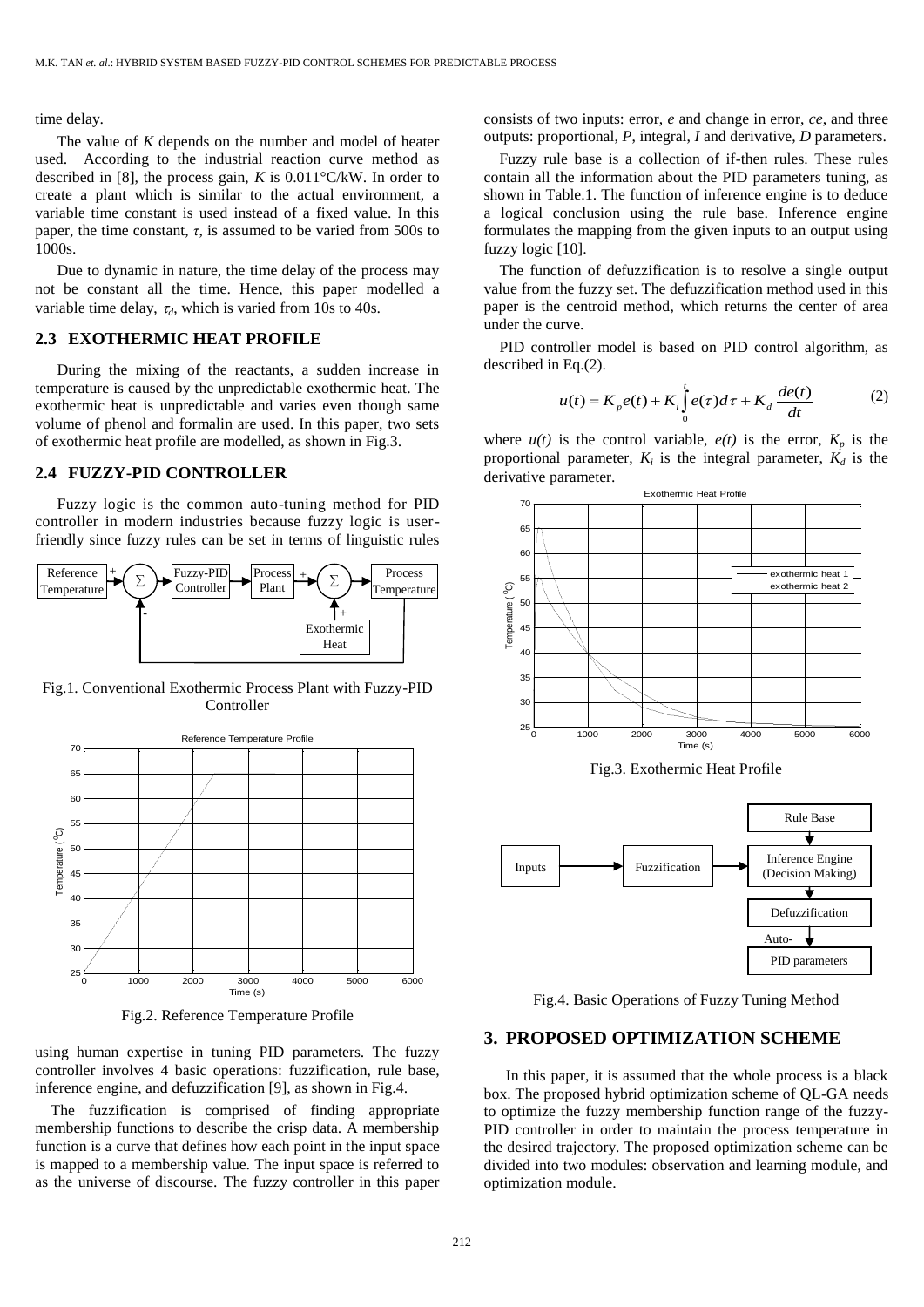In the observation and learning module, QL is proposed to observe and learn the input-output characteristics of the process, and then it will estimate the process parameters for the optimization module, whereas for the optimization module, GA is proposed as controller optimizer, which is used to optimize the fuzzy membership function range.

The process controller will be the existing fuzzy-PID controller. Fig.5 shows the modification of the conventional fuzzy-PID control system using the proposed optimization scheme.

## **3.1 OBSERVATION AND LEARNING MODULE**

In this module, it is assumed that the process is a black box. Therefore, QL is proposed to observe and learn the input-output characteristics of the process and then estimates the process parameters.

QL is an unsupervised machine learning algorithm that seeks to maximize a numerical reward signal [11]. QL is able to negotiate with a system's problem by learning the system's behavior through trial-and-error method and then evaluate an action by reward and penalty functions [12]. This paper modified the conventional QL equation, as described in Eq.(3).

$$
Q_i = (1 - \alpha)Q_{i-1} + \alpha \cdot R \tag{3}
$$

where  $\alpha$  is learning rate, which is a set as 0.8 in this paper.  $R$  is the reward obtained after executed an action, *i* is the number of iteration, *Q* is the experience gained.

The framework of the proposed observation and learning module consists of two stages: observation stage and learning stage, as shown in Fig.6. In the observation stage, QL observes the input-output characteristics of the process, as shown in Fig.5.



Fig.5. Proposed Optimization Scheme for Conventional Fuzzy-PID Control System

The learning stage can be divided into three sub-stages, as shown in Fig.6. In the first sub-stage, the QL estimates the process parameters through trial-and-error method. After that, the estimated process parameters are evaluated by the following sub-stage, reward and penalty calculation. A higher reward is awarded to the estimated process parameters which have the closest characteristics to the observed characteristics in the observation stage. The reward calculation is described in Eq.(4).

$$
R = \frac{1}{\left(p - p_e\right)^2} \tag{4}
$$

where  $R$  is the reward gained,  $p$  is the observed characteristics, and  $p_e$  is the characteristics of the estimated process parameters.

The stopping criterion of this QL is whenever the maximum learning iteration is reached. In this paper, the maximum learning iteration is set to be 40,000 in order to ensure that the QL has gained enough experience before it makes any decisions.

After the learning stage, the estimated plant parameters with the highest experience gained, Q will be the best solution to describe the actual process plant. These estimated plant parameters will be fetched to the fitness function in GA in order to calculate the fitness value for each of its chromosomes, as discussed in the following sub-section.

### **3.2 OPTIMIZATION MODULE**

GA is a stochastic global search method based on natural selection and genetics [13]. In this module, GA is working as controller optimizer to optimize the fuzzy membership function range through evolution process for every 20s. However, the fuzzy rules base is pre-set in advanced, as shown in Table.1.

The framework of the GA is shown in Fig.7. First, an initial population of solutions is randomly generated with a population size of 50. Since the output of this GA function are optimum fuzzy inputs and outputs membership function range, the solutions of GA are strings of just five parameters, which is able to completely characterize all the input and output membership function range, as shown in Fig.8.



Fig.6. Framework of Q-Learning Algorithm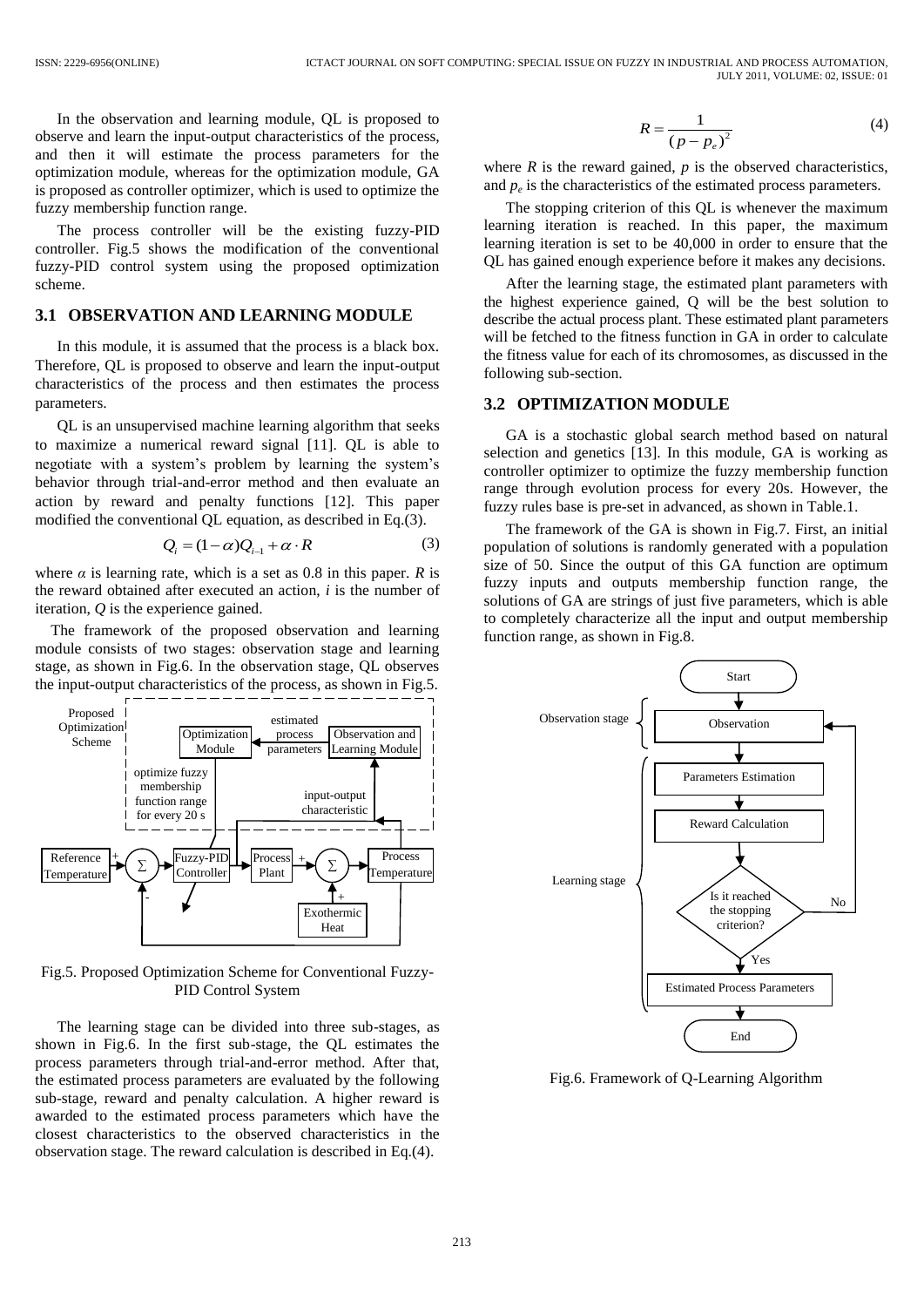

Fig.7. Framework of Genetic Algorithm



Fig.8. Fuzzy Membership Functions Represented by GA Solution String

Then, the fitness of each solution is calculated by using the estimated plant parameters. The best solution obtains highest fitness value; otherwise, it will obtain low fitness value. The equation of fitness function is described in Eq.(5).

$$
Fitness = \frac{1}{(T_{ref} - T_e)^2}
$$
 (5)

where  $T_{ref}$  and  $T_e$  are the reference temperature and the estimated process temperature respectively.

In selection operation, ranking selection method is used. This operation emphasizes the fittest solution in the population by duplicating those solutions in matting pool and hoping that their offspring will in turn have even higher fitness value, while keeping the population size constant [14].

In crossover operation, blending method is used with a rate of 0.9. This operation will randomly pick two solutions, called parent solutions, from the mating pool. Some portions of the solutions are exchanged between the solutions and create two new solutions, called offspring. This method combines variable values form the two parents into new variable values in the offspring. The first offspring variable value comes from a combination of two corresponding parent variable values. The second offspring is merely the complement of the first offspring. Eq.(6) and Eq.(7) are used to create offspring solutions.

$$
x_{n1} = \beta \cdot x_{p1} + (1 - \beta) \cdot x_{p2} \tag{6}
$$

$$
x_{n2} = \beta \cdot x_{p2} + (1 - \beta) \cdot x_{p1}
$$
 (7)

where  $x_n$  is the offspring,  $x_p$  is the parent,  $\beta$  is a random number, which is in between of 0 and 1.

The mutation operator helps in randomly searching other areas of the solution spaces that may be unexplored and might containing global maxima. However, the probability of mutation must be kept low to prevent the loss of too many fit solutions and affect the convergence of solutions. Hence, the mutation rate in this paper is set as 0.01.

The stopping criterion of GA in this paper is whenever the maximum number of generation is reached. The maximum number of generation is set to 10. Hence, the GA will stop after 10 generations and returns the optimal fuzzy membership range to fuzzy-PID controller.

Table.1. Fuzzy Rules Base

|                  |           |    |    | Error, Change in Parameter, Parameter, Parameter, |
|------------------|-----------|----|----|---------------------------------------------------|
| $\boldsymbol{e}$ | Error, ce |    |    | D                                                 |
| <b>Neg</b>       | Neg       | Hi | Lo | Hi                                                |
| <b>Neg</b>       | Z         | Hi | Hi | Lo                                                |
| Neg              | Pos       | M  | Lo | M                                                 |
| Z                | Neg       | М  | Lo | Hi                                                |
| Z                | Z         | Lo | M  | Lo                                                |
| Z                | Pos       | М  | Lo | Hi                                                |
| Pos              | Neg       | М  | Lo | М                                                 |
| Pos              | Ζ         | Hi | Hi | Lo                                                |
| Pos              | Pos       | Hi | Lo | Hi                                                |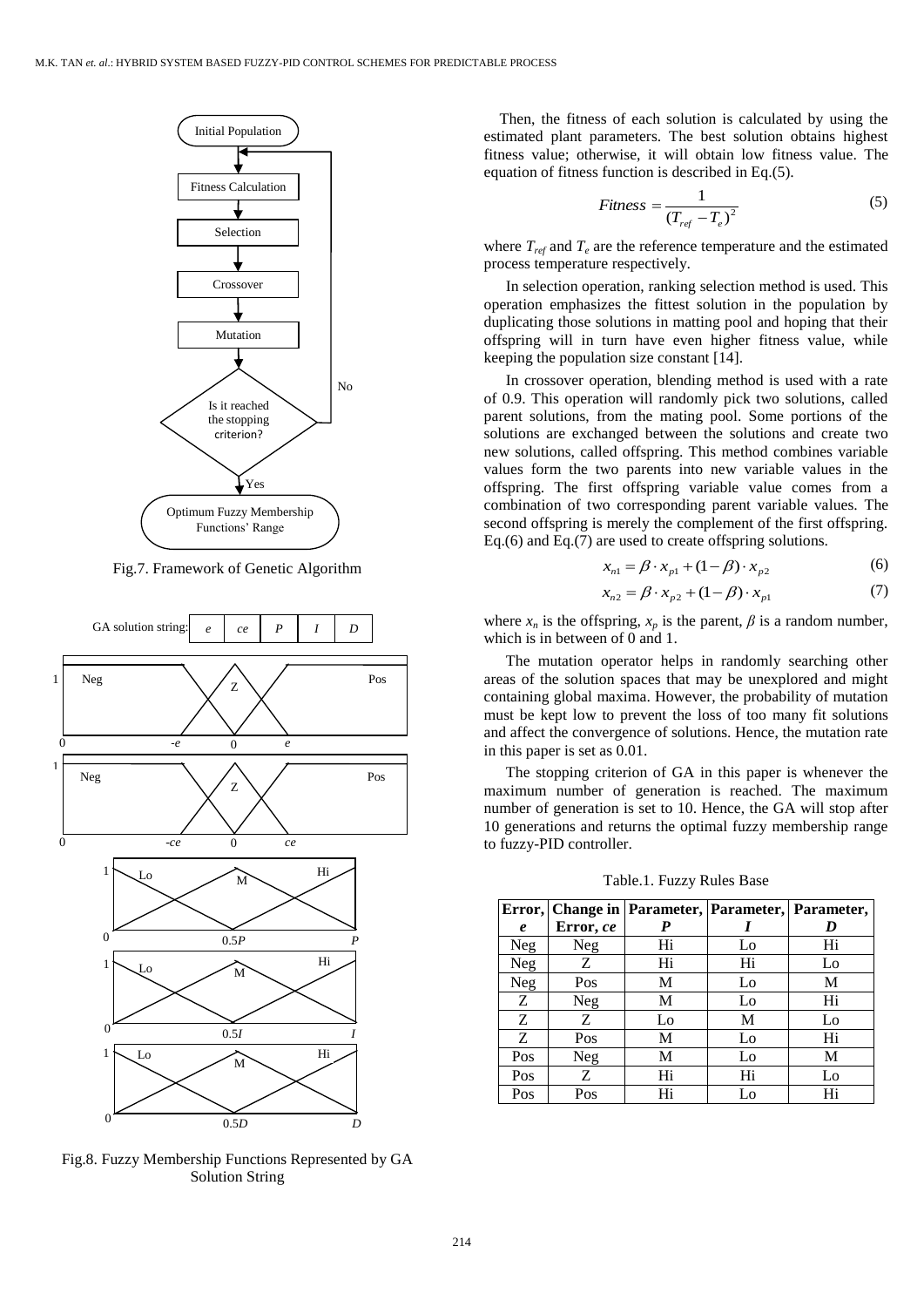## **4. PERFORMANCE OF PROPOSED OPTIMIZATION SCHEME**

The proposed optimization scheme was programmed in MATLAB-SIMULINK 7.10.0 (R2010a). Then, the simulation was run for 6000 s on Intel ® Core™ i5 CPU M480 processor based 2.67 GHz with 4.0 GB RAM. The performance of the optimization scheme for fuzzy-PID controller has been compared with the conventional fuzzy-PID controller and GA optimization scheme for fuzzy-PID controller.

Fig.9, Fig.10 and Fig.11 show the performances of conventional fuzzy-PID controller, GA optimization scheme fuzzy-PID controller, and the proposed optimization scheme (hybrid of QL-GA) fuzzy-PID controller respectively.

From the results, it can be noted that the conventional fuzzy-PID controller has greatest undershoot and overshoot, whereas the proposed optimization scheme for fuzzy-PID controller has the lowest undershoot and overshoot during the first 1000s of the polymerization process.

In order to stress the effectiveness of the proposed optimization scheme, performances of various controllers are examined under disturbances. This paper assumed the disturbance refers to a short period malfunction at input coolant valve, which is occurred at time 1000s and 3000s for duration of 60s and 120s respectively. The simulation performances of the conventional fuzzy-PID, GA optimization scheme fuzzy-PID and the proposed optimization scheme fuzzy-PID controllers are shown in Fig.12, Fig.13 and Fig.14 respectively.

From the results can be noticed that the malfunction of input coolant valve at the time 1000s are not affecting the three different controllers because the duration of the malfunction is too short. However, when the duration of the malfunction is long, e.g. 120s, the conventional fuzzy-PID control system needs more time to maintain the process temperature to the desired trajectory. Once again, the proposed optimization scheme shows the best performance in controlling the process temperature because it is able to control the process temperature to the desired trajectory in a short period of time and also has the minimum absolute error throughout the whole process.

## **5. CONCLUSION**

In this paper, an exothermic plant model with hybrid control system has been developed based on the characteristic of polymerization of resin adhesives. The proposed optimization scheme consists of two modules: observation and learning module, and optimization module. QL has been employed to observe and learn input-output characteristics, and then estimate the process parameters. On the other hand, GA is used in the optimization module to optimize fuzzy membership function range using the estimated process parameters based on the observation and learning module. From the simulation performances, it can be concluded that the proposed optimization scheme provides an acceptable temperature control due to its robustness against the variable time delay, inconsistent exothermic heat and disturbances. In future, the hybrid of QL-GA can be used to modify the fuzzy rules to improve the computational time of the artificial intelligent algorithm.



Fig.9. Performance of Conventional Fuzzy-PID Controller



Fig.10. Performance of GA Optimization Scheme Fuzzy-PID Controller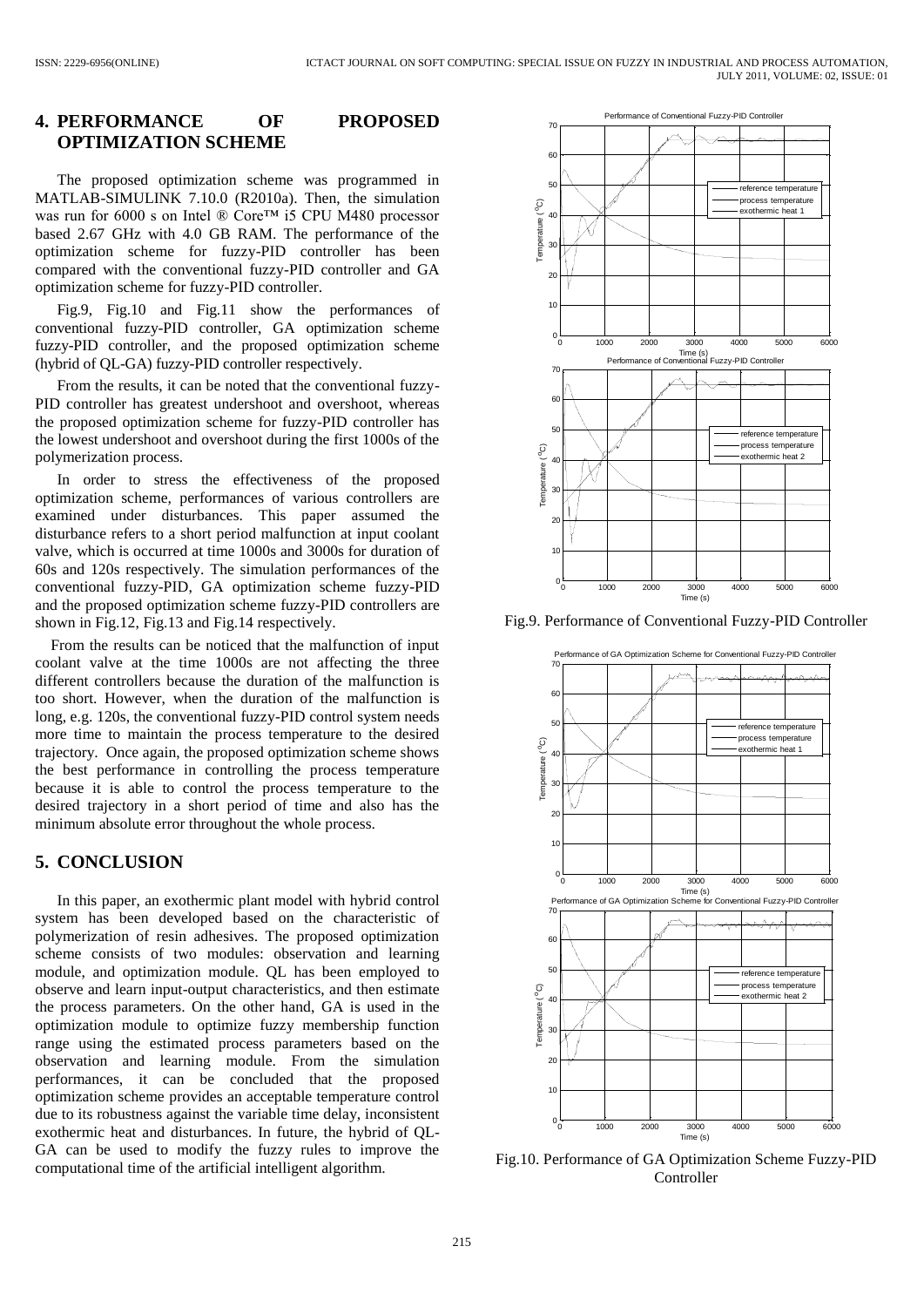

Fig.11. Performance of the Proposed Optimization Scheme Fuzzy-PID Controller



Fig.12. Performance of Conventional Fuzzy-PID Controller under Disturbances



Fig.13. Performance of GA Optimization Scheme Fuzzy-PID Controller under Disturbances



Fig.14. Performance of the Proposed Optimization Scheme Fuzzy-PID Controller under Disturbances